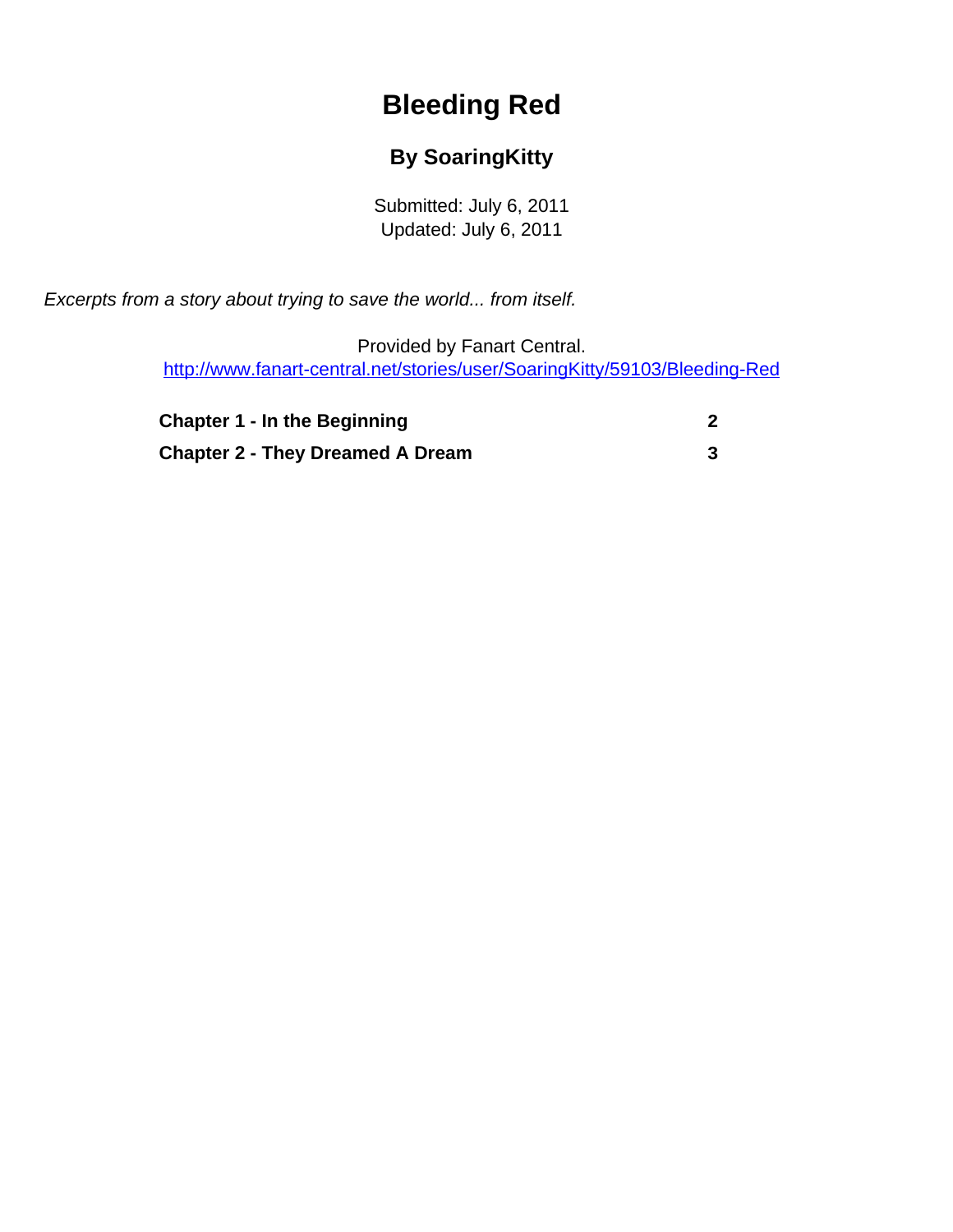## **1 - In the Beginning**

<span id="page-1-0"></span>Before there was the world, there was a dark ashen shell. From a crack in this shell sprang a great bird with plumage of light itself and wings that spanned over all of time. The heart of the bird became the world; its feathers, the stars; its wings, the sky; and the shell blew away into dust and became the darkness in which we take refuge. We are but a single light aloft in the darkness.

As does the world, the heart of this bird burns brightly - so bright, and so hot, that not even the bird can bear its own heart. The world heard the cries, and saw the fire, like blood, bleeding red from within the heart.

One man approached a river flowing with the bird's fiery blood. He stooped down and washed his hands in this river. As he stood up, the fire licked at his body and enveloped him, and rather than die he began to shine with the bird's heart. His people followed him, then his people's people, then their people as well, until thousands upon thousands washed themselves in the river of fire.

They each became beacons, bearers of the bird's blood. As they walked away, they carried with them fragments of the bird's heart, fragments of the world itself. With these fragments, the bird's fire was spread out across the breadth of the world, and no longer burned through. With the help of this man and his followers, the bird was once more able to bear its heart and give warmth and light to the world without destruction.

It is our duty today to spread bird's fire to warm the world without burning it through, as countless others have before us. It is in their memory, and in the spirit of the man who first washed himself in fire, that we don the red cloth and reach across the world.

We are the Rangers.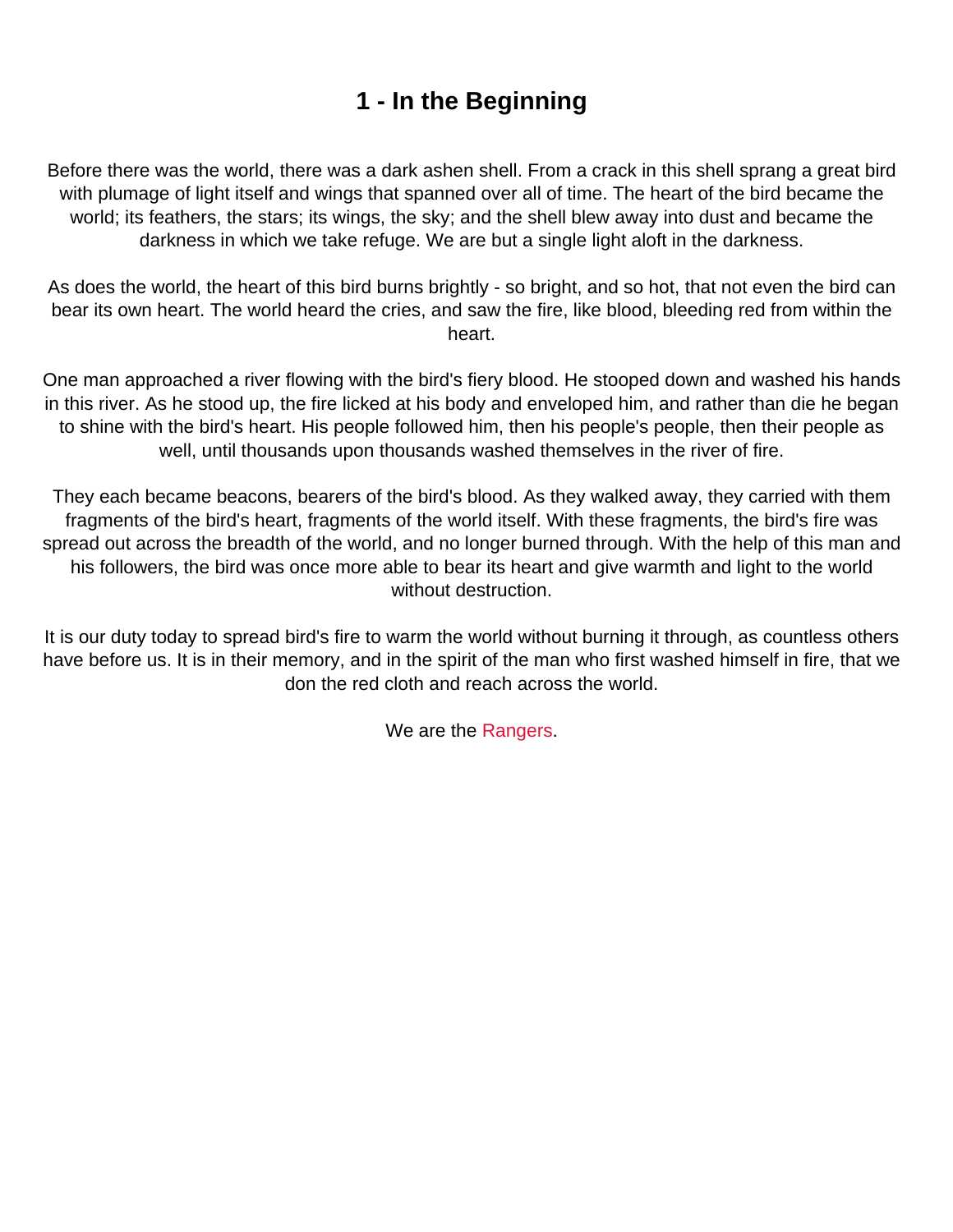## **2 - They Dreamed A Dream**

<span id="page-2-0"></span> The night was most decidedly not young. It was one of those nights that happened to be, in fact, almost over. In just an hour or so, the sun would come up over the horizon and another day would begin. Those on the night shift were beginning to go home, and others were just now preparing to go to work.

 And then others, like Sebastian Howards, were beginning their day off by sleeping in. The whispering, however, was keeping him between waking and dreaming, a most uncomfortable place to be for a tired physician like himself.

 "Won't you do it?" it nagged him. "You should, you should… No one will miss you if you do… It's been so quiet, you should do it quickly before someone really will miss you…"

 Sebastian rolled over in his bed, staring at the wall with bleary half-open eyes. Once more, another restless night. Once more, waking up, unable to recollect exactly what he had dreamed, only that it had left him with an uneasy and impatient feeling.

 He sat up and shook his head. How pathetic of himself, he mused. Every story began the same way – some unsung hero receiving the vision of a damsel in distress. Empowered by this sight and his impeccable morals, the hero sets out to save the mysterious lady of his dreams. He best not, then, make a fuss of his own dream: the faded silhouette of a queen with golden eyes and jet back hair.

 Sebastian decided that he would be unable to fall be asleep, and so he got up and began to get dressed. He bypassed the white and black scrubs hanging in his closet, and instead went for faded green denim pants and a plain black short-sleeved shirt. He paused in pulling on his shoes, and glanced out the small window. It was still dark outside, but the birds were beginning their incessant shrieking of the day. The sky was just now going from black to blue, the stars beginning to fade away, but three of the four moons were still vaguely visible, like spirits.

 By the time he had gone across the compound for breakfast, the sun was poking up over the watery horizon.

"Ozzy," he said, startled, seeing one of the field Rangers still inside. "Shouldn't you be…?"

 Sebastian remembered the first time he met Ozzy in person. He had gawked stupidly, looking down at the name on the paper, and back up at the woman standing before him.

"What kind of a name is Ozzy for a girl?" he had asked her. She glared at him with gold eyes.

"The kind you won't forget," she threatened.

 Yes, he was sure it had to have been a threat. Almost everything Ozzy did was threatening in one form or another. She could be wearing a pink dress and doting on little gold-eyed children, and still have the air of a serial killer on the run.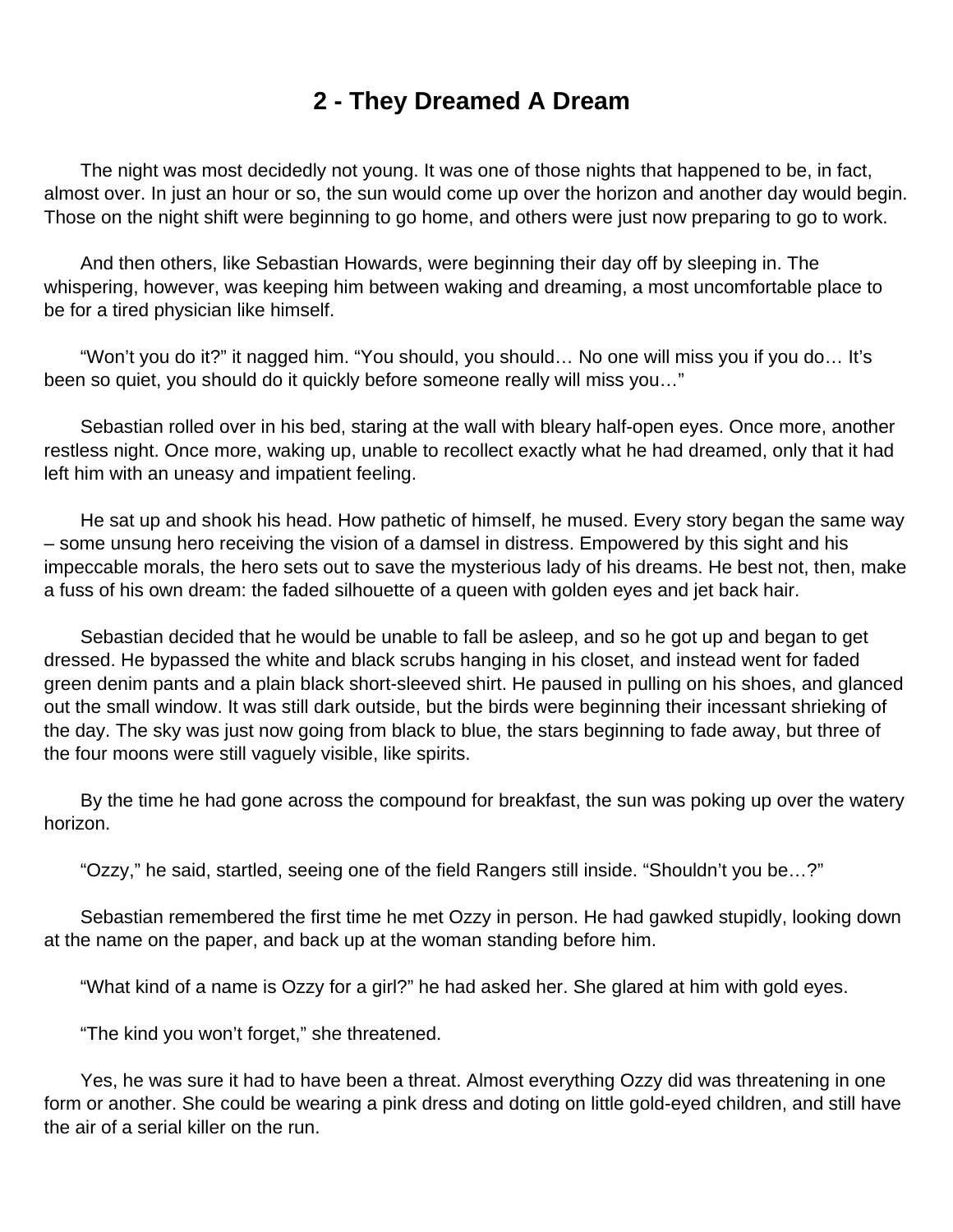"Shouldn't I be what," said woman replied flatly. Sitting down on a bench in the main corridor, she stared up at Sebastian.

 "Nice hair by the way," and she made a flipping gesture with her wrist towards the back of her head. Sebastian reached up and felt the top of his hair, and saw his reflection in the tinted windows, that a large chuck of dark hair at the back of his head was upturned. He hurriedly ran his fingers through his hair, trying to smooth it down.

 "So Ducky," Ozzy continued, crossing her legs. "Going to breakfast? Hold off for a bit, and sit with me." She patted the empty seat next to her on the bench.

 "Yeah, sure," Sebastian agreed, and sat next to Ozzy. They were in the same unit, and although he (just like everyone else) found her frightening, he knew that Ozzy was not at all like other women. She wasn't concerned with feelings or implications, and she hardly cared what she looked like. This was the woman who came back from an assignment unbathed and wearing the same clothes for four days in a row, covered in mud and possibly droppings, and her first concern was how much of her paycheck she could spare for casino night.

 But today must have been her day off too, because although she was wearing the bright red pants and the tough black boots of her uniform, she was wearing nothing over her sleeveless black undershirt – no jacket, no gloves, no belt.

"You really don't have any other clothes, do you?"

 "Nnnnnope," Ozzy said, absolutely unconcerned. "I'm not going to buy clothes when I get them free."

 Sebastian chuckled, and turned sideways on the bench to face Ozzy. There was something in her eyes, a look on her face… Something was up.

Ozzy looked over at him, feigning cluelessness.

"What?" she asked innocently. "Is something the matter?"

"You're thinking something," Sebastian accused her.

 "You're walking on dangerous ground, Ducky. What could I possibly be thinking?" Ozzy sat up, and stared down the man defiantly – an easy task with her threatening air and impressive height.

'Ducky' was an astute man. He was not going to let this slide by so easily.

"You're wondering," he said, and was interrupted.

"Wondering isn't the same as thinking."

 "It is absolutely the same difference, now shut up and listen to me. You're wondering if I'm wondering – or thinking, whatever – you want to know if we have the same thing on our minds."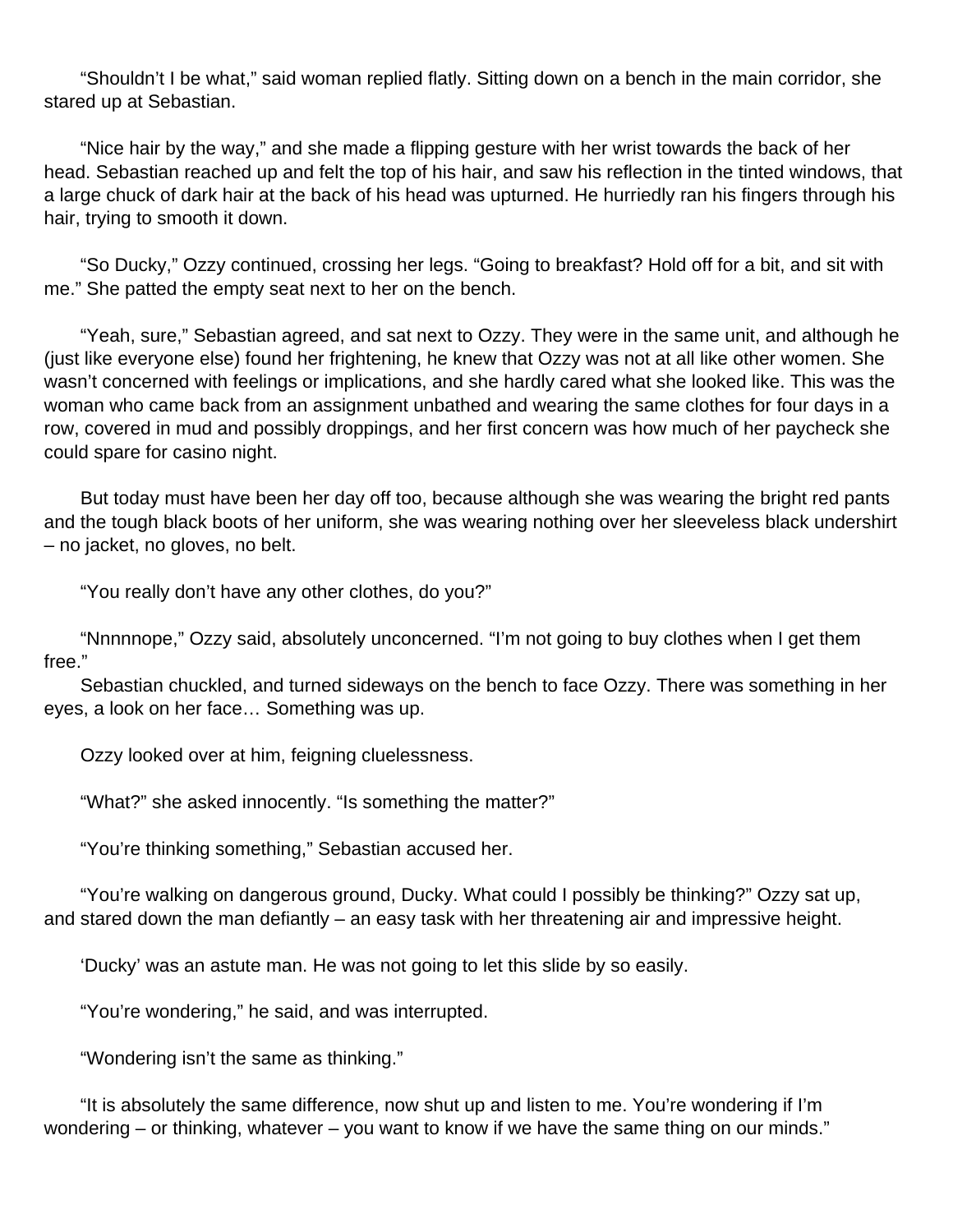Ozzy crossed her arms, her eyebrows raised in a suspicious and doubting manner.

"And that thing would be…?" she asked.

 Sebastian opened his mouth, and paused. He slowly looked away. All stories began the same way, didn't they? With a cliché calling to a hero, who dupes himself in answering.

Ozzy leaned forward, her gold eyes glittering with a childish malice.

"You don't know, do you?"

"It burns!" he blurted out suddenly.

"Not that," Ozzy hissed. "That's disgusting, you're a doctor, you should be able to keep that –"

"No, not that!" Sebastian groaned. "No, not that at – look, this is what I meant!"

 He leaned over and pulled at the collar of his shirt so Ozzy could see his collarbone and part of chest. There was a tattoo there, thin intertwining lines of text, like snakes or knots. The small letters were glowing slightly, barely visible if it weren't for the shade of the corridor and the general lack of light coming through the window.

Ozzy shrugged silently, agitating Sebastian.

"So now you're playing the nonbeliever!"

 "No, I just don't see where you're going with this, being all sneaky and whatnot. Your mark itches a little, so what? It just means you'll get an assignment soon." But even as she said that, she could tell that Ducky knew she was lying through her teeth. He was annoying like that, and he would never tell her how he was always able to figure everything out. Her fingers curled around the edge of the bench, and tightened.

Sebastian rolled his eyes.

 "Alright, fine. I'm just saying that almost nothing has been happening. My mark has been reacting every night for the past week, you would think that if something were to happen by now, it would have. But no, nothing is happening – not that I'm complaining, I like the break. But! Listen, Ozzy!"

 "I don't have to." She reached up and ruffled Sebastian's hair, making that section in the back stick up again.

 "I know exactly what you're about to say, Ducky. Your mark is reacting, but nothing is happening. Marks are warnings, not prophets. So, barring that your mark can actually tell the future – in which case, there would only be half the Rangers there are now – the something is happening. It's been happening for the past week, and it obviously hasn't been resolved because it keeps reacting. Either something is wrong with you, which I doubt, or there's something wrong that we haven't fixed yet, because we can't